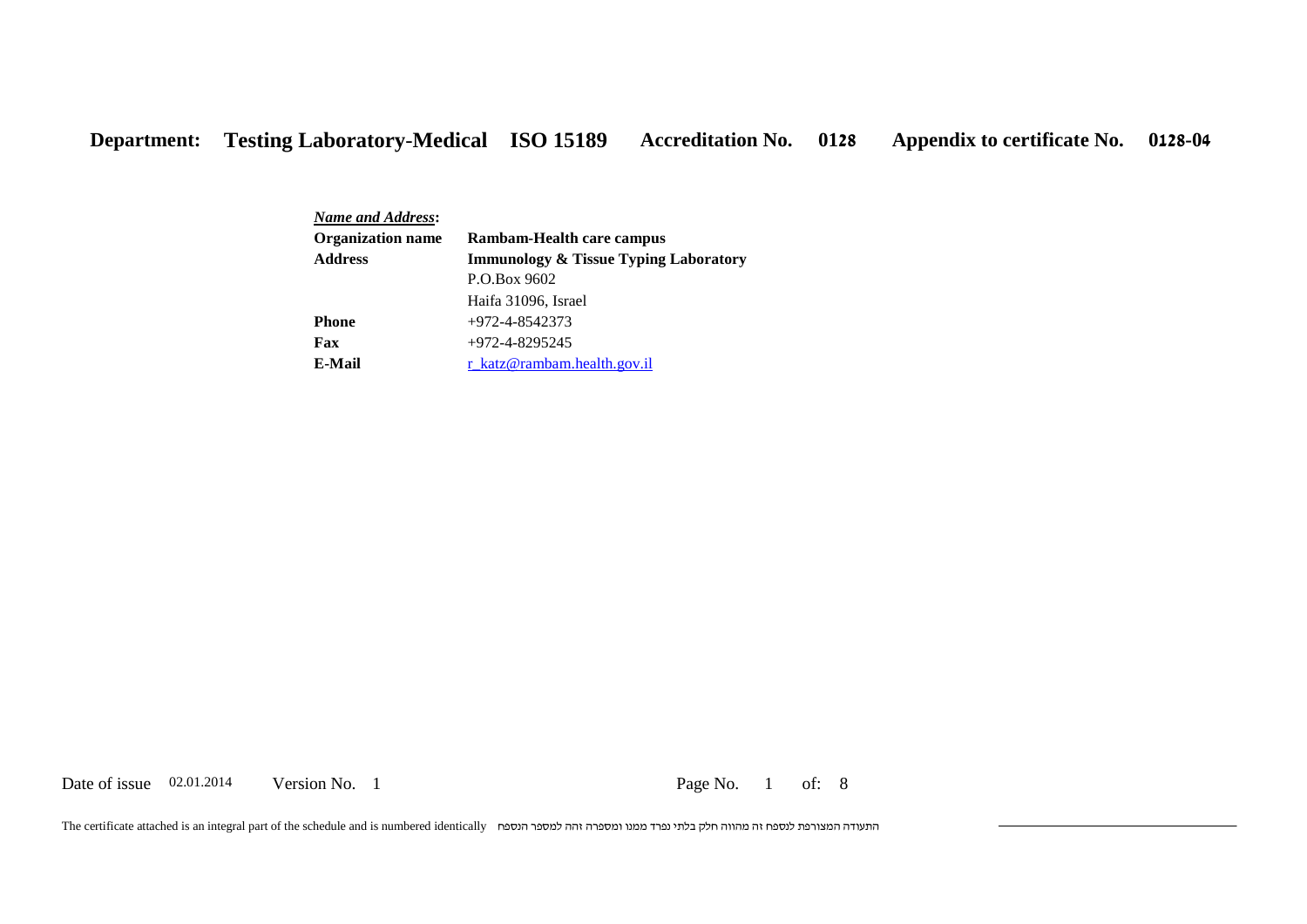# *Schedule of Accreditation*

| $\textit{Ite}$<br>$\mathfrak{m}$                 | Scope<br>Type  | Site         | Types of Test / Properties Measured                                                                                                                                                                                                                                                                                                                                                                              |                                                                                                                                                                                                                                                                                                                                                                                                                  | Materials / Samples Tested                                                                                                  |                                                                                           | Test principle / Characteristics               | Equipment used /<br>Work station               | Opinion and<br>Interpretation | Remarks                                                                                                                                                                                                                                                                                                                           |  |  |
|--------------------------------------------------|----------------|--------------|------------------------------------------------------------------------------------------------------------------------------------------------------------------------------------------------------------------------------------------------------------------------------------------------------------------------------------------------------------------------------------------------------------------|------------------------------------------------------------------------------------------------------------------------------------------------------------------------------------------------------------------------------------------------------------------------------------------------------------------------------------------------------------------------------------------------------------------|-----------------------------------------------------------------------------------------------------------------------------|-------------------------------------------------------------------------------------------|------------------------------------------------|------------------------------------------------|-------------------------------|-----------------------------------------------------------------------------------------------------------------------------------------------------------------------------------------------------------------------------------------------------------------------------------------------------------------------------------|--|--|
| Group of products: Health, Medicine - Hematology |                |              |                                                                                                                                                                                                                                                                                                                                                                                                                  |                                                                                                                                                                                                                                                                                                                                                                                                                  |                                                                                                                             |                                                                                           |                                                |                                                |                               | משפחת מוצרים: בריאות, רפואה - המטולוגיה                                                                                                                                                                                                                                                                                           |  |  |
|                                                  |                |              | <b>Biological Testing, Cell Typing by FACS Analysis</b>                                                                                                                                                                                                                                                                                                                                                          |                                                                                                                                                                                                                                                                                                                                                                                                                  |                                                                                                                             |                                                                                           | EACS -בדיקות ביולוגיות, איפיון תאי דם ב-       |                                                |                               |                                                                                                                                                                                                                                                                                                                                   |  |  |
|                                                  | $\overline{A}$ | $\mathbf{P}$ | Cell Markers -<br>Diagnosis and follow<br>up of: Acute<br>leukemias (AML,<br>ALL) Chronic<br>leukemias, (CLL,<br>CML) Lymphomas,<br>patient's treatment<br>follow up of<br>leukemia, lymphoma<br>and BMT.<br>Identification of<br>lymphocyte<br>subpopulations for<br>diagnosis and follow<br>up of primary and<br>secondary<br>immunodeficiencies<br>(including AIDS) and<br>autoimmune diseases.<br><b>CFS</b> | Cell Markers -<br>Diagnosis and follow<br>up of: Acute<br>leukemias (AML,<br>ALL) Chronic<br>leukemias, (CLL,<br>CML) Lymphomas,<br>patient's treatment<br>follow up of<br>leukemia, lymphoma<br>and BMT.<br>Identification of<br>lymphocyte<br>subpopulations for<br>diagnosis and follow<br>up of primary and<br>secondary<br>immunodeficiencies<br>(including AIDS) and<br>autoimmune diseases.<br><b>CFS</b> | Bone marrow.<br>peripheral blood, cell<br>suspension of solid<br>tissues biopsies, CSF,<br>peritoneal and pleural<br>fluids | תרחיף תאים של<br>ביופסיות רקמות<br>מוצקות, נוזל עמוד<br>שדרה, נוזל פלאורלי<br>ופריטונאלי. | Immunofluorescence by Flow   מח עצם, דם היקפי, | Becton Dickinson FACS calibur or<br>FACS canto | $  -$                         | AML=Acute Myelocytic<br>Leukemia,<br>$ALL = Acute Lymphocytic$<br>Leukemia.<br>$CLL =$ Chronic Lymphocytic<br>Leukemia,<br>$CML =$ Chronic Myelocytic<br>Leukemia,<br><b>BMT= Bone Marrow</b><br>Transplantation.<br>CFS= Chronic Fatigue Synd.<br>CSF= CerebroSpinal Fluid.<br>FACS=Fluorescence<br><b>Activated Cell Sorter</b> |  |  |

Site: P or T or M, P-Permanent, T-Temporary, M-Mobile

Type of Scopes: A- Fixed, C- Flexible scope in analytical tests : Type of matrix, analytes, experimental systems and/or analytical characteristics may be subject to changes, in accordance with the laboratory's approved and documented procedures. For details, please refer to the list of Accredited Tests, available from the laboratory upon request.

Date of issue 02.01.2014 Version No. 1 Page No. 2 of: 8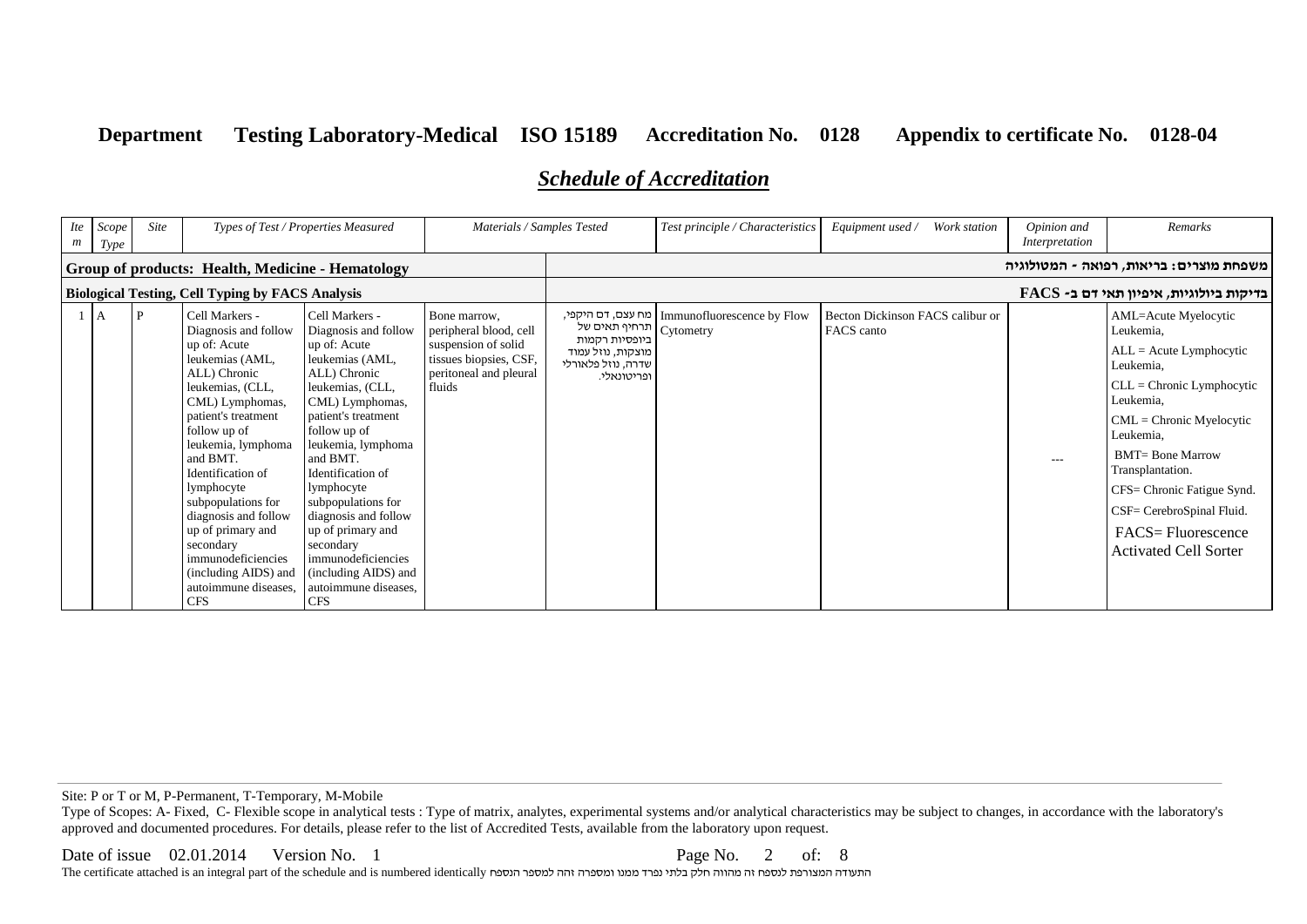# *Schedule of Accreditation*

| m              | Ite Scope<br>Type | Site | Types of Test / Properties Measured                                                                                       |                                                                                                                                  | Materials / Samples Tested |                          | Test principle / Characteristics | Equipment used / | Work station | Opinion and<br>Interpretation | Remarks                                                                 |
|----------------|-------------------|------|---------------------------------------------------------------------------------------------------------------------------|----------------------------------------------------------------------------------------------------------------------------------|----------------------------|--------------------------|----------------------------------|------------------|--------------|-------------------------------|-------------------------------------------------------------------------|
|                |                   |      | Group of products: Health, Medicine - Immunology & Tissue Typing                                                          |                                                                                                                                  |                            |                          |                                  |                  |              |                               | משפחת מוצרים: בריאות, רפואה - אימונולוגיה וסיווג רקמות                  |
|                |                   |      | <b>Biological Testing, HLA typing and Cross Matching by Manual Immunoassays</b>                                           |                                                                                                                                  |                            |                          |                                  |                  |              |                               | בדיקות ביולוגיות, סיווג והצלבה של HLA בשיטות אימונוכימיות ידניות        |
|                | A                 | P    | HLA Typing for<br>(Class I)                                                                                               | HLA Typing for<br>Organ Transplantation   Organ Transplantation<br>(Class I)                                                     | Lymphocytes                | לימפוציטים               | Serology typing (Class I)        | Microscope       |              | $---$                         | HLA-Human Leukocyte<br>Antigen<br>Biotest plates, InnoTrain<br>plates.  |
| 3 <sup>7</sup> | A                 | P    | Cross Match for<br>Organ Transplantation                                                                                  | Cross Match for<br>Organ Transplantation                                                                                         | Serum, Lymphocytes         | CDC- XM סרום, לימפוציטים |                                  | Microscope       |              | $---$                         | CDC-Complement Dependent<br>Cytotoxicity XM-<br>Crossmatch              |
|                | А                 |      | HLA Typing for<br>Haematopoietic Stem<br>Cell Transplantation:<br>Recipient and related<br>potential donors<br>(Class I): | <b>HLA</b> Typing for<br>Haematopoietic Stem<br>Cell Transplantation:<br>Recipient and related<br>potential donors<br>(Class I): | Lymphocytes                | לימפוציטים               | Serology typing (Class I)        | Microscope       |              | ---                           | Biotest plates, InnoTrain<br>plates                                     |
| 5 <sup>1</sup> | A                 | P    | HLA typing:_Support<br>for Disease Diagnosis,<br>Disease prognosis                                                        | HLA typing: Support<br>for Disease Diagnosis,<br>Disease prognosis                                                               | Lymphocytes                | לימפוציטים               | Serology typing (Class I)        | Microscope       |              | ---                           | Biotest plates, InnoTrain<br>plates                                     |
| 6              | A                 | P    | HLA typing for<br>Paternity testing<br>(court ordered)                                                                    | HLA typing for<br>Paternity testing<br>(court ordered)                                                                           | Lymphocytes                | לימפוציטים               | Serology typing (Class I),       | Microscope       |              | $---$                         | Biotest plates, InnoTrain<br>plates                                     |
|                | A                 | P    | <b>HLA</b> antibodies<br>screening and<br>identification                                                                  | <b>HLA</b> antibodies<br>screening and<br>identification                                                                         | Serum                      | סרום                     | Solid phase-beads                | Luminex          |              |                               | Antibody screening and<br>identification kits by Immucor<br>(Lifecodes) |

Site: P or T or M, P-Permanent, T-Temporary, M-Mobile

Type of Scopes: A- Fixed, C- Flexible scope in analytical tests : Type of matrix, analytes, experimental systems and/or analytical characteristics may be subject to changes, in accordance with the laboratory's approved and documented procedures. For details, please refer to the list of Accredited Tests, available from the laboratory upon request.

#### Date of issue 02.01.2014 Version No. 1 Page No. 3 of: 8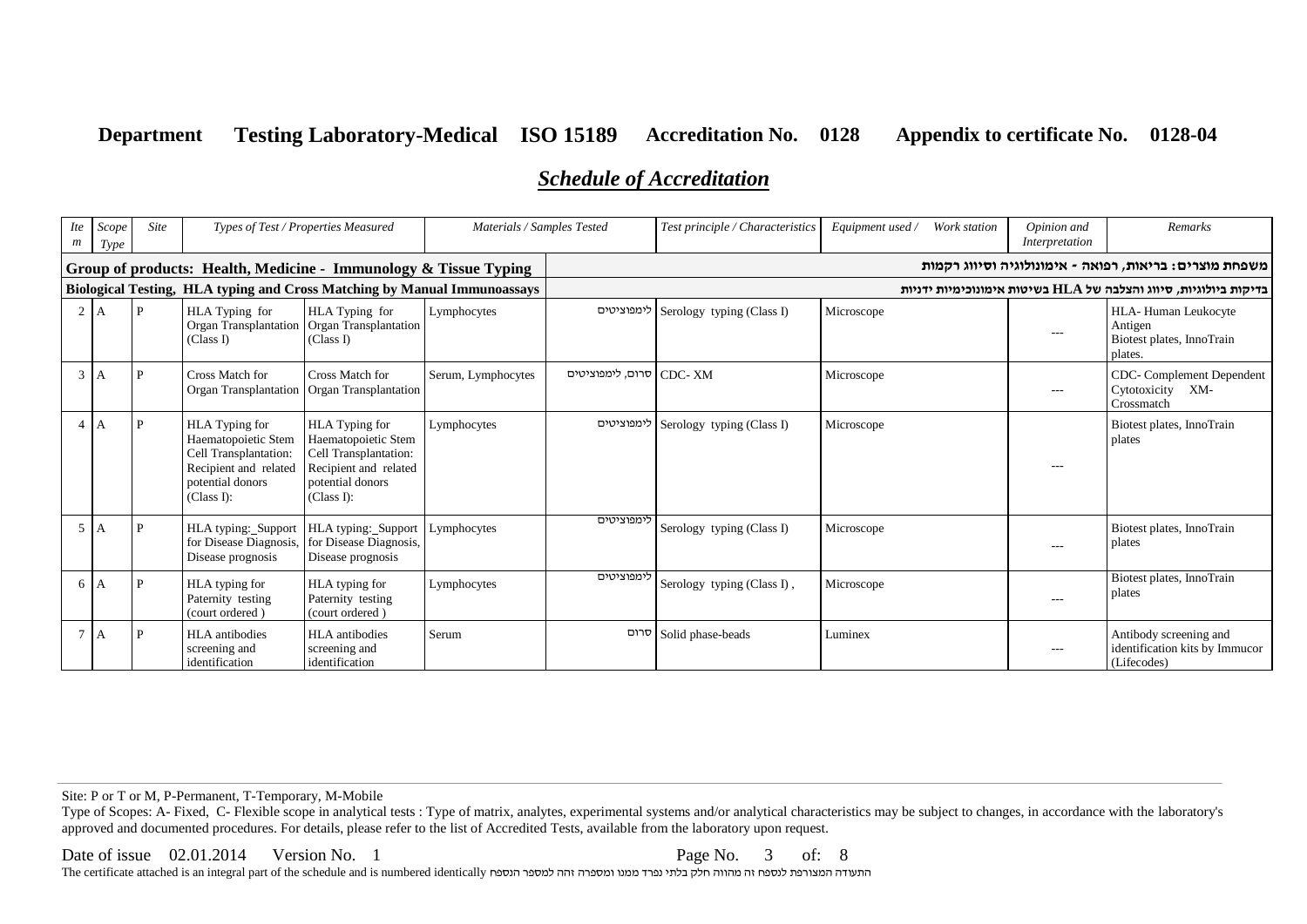# *Schedule of Accreditation*

| $\textit{Ite}$<br>m                                                                            | Scope<br>Type     | Site | Types of Test / Properties Measured  |                                                                  | Materials / Samples Tested                                                                                                       |            | Test principle / Characteristics                          | Equipment used /<br>Work station                                          | Opinion and<br>Interpretation | Remarks                                                                                    |
|------------------------------------------------------------------------------------------------|-------------------|------|--------------------------------------|------------------------------------------------------------------|----------------------------------------------------------------------------------------------------------------------------------|------------|-----------------------------------------------------------|---------------------------------------------------------------------------|-------------------------------|--------------------------------------------------------------------------------------------|
|                                                                                                |                   |      |                                      | Group of products: Health, Medicine - Immunology & Tissue Typing |                                                                                                                                  |            |                                                           |                                                                           |                               | משפחת מוצרים: בריאות, רפואה - אימונולוגיה וסיווג רקמות                                     |
| Biological Testing, HLA Typing and Cross Matching, Sequencing Based<br><b>Molecular Assays</b> |                   |      |                                      |                                                                  |                                                                                                                                  |            |                                                           | בדיקות ביולוגיות, סיווג והצלבה של HLA בשיטות מולקולריות מבוססות קביעת רצף |                               |                                                                                            |
|                                                                                                | 8 I A             |      | <b>DNA</b> Extraction                |                                                                  | Peripheral blood Bone<br>marrow, Cord blood,<br>Cell suspension of<br>solid tissues, CVS,<br>Amniotic fluid, Nails<br>and Saliva |            | Extraction by magnetic beads,<br><b>Manual Extraction</b> | Maxwell 16                                                                | $\qquad \qquad -$             | Maxwell 16 Blood Purification<br>kit by Promega<br>QIA amp DNA Blood mini kit<br>by Qiagen |
|                                                                                                | ΙA.               |      | Post transplantation<br>monitoring   | Post transplantation<br>monitoring                               | <b>DNA</b>                                                                                                                       | <b>DNA</b> | STR analysis                                              | Thermocycler Sequencer                                                    | $---$                         | STR-Short Tandem Repeats<br>SGM plus Kit by ABI                                            |
|                                                                                                | 10 <sup>7</sup> A |      | Paternity testing<br>(court ordered) | DNA   בדיקת אבהות (צו בית<br>משפט)                               |                                                                                                                                  | <b>DNA</b> | STR analysis                                              | Thermocycler Sequencer                                                    | ---                           | STR-Short Tandem Repeats<br>SGM plus Kit by ABI                                            |

Site: P or T or M, P-Permanent, T-Temporary, M-Mobile

Type of Scopes: A- Fixed, C- Flexible scope in analytical tests : Type of matrix, analytes, experimental systems and/or analytical characteristics may be subject to changes, in accordance with the laboratory's approved and documented procedures. For details, please refer to the list of Accredited Tests, available from the laboratory upon request.

Date of issue 02.01.2014 Version No. 1 Page No. 4 of: 8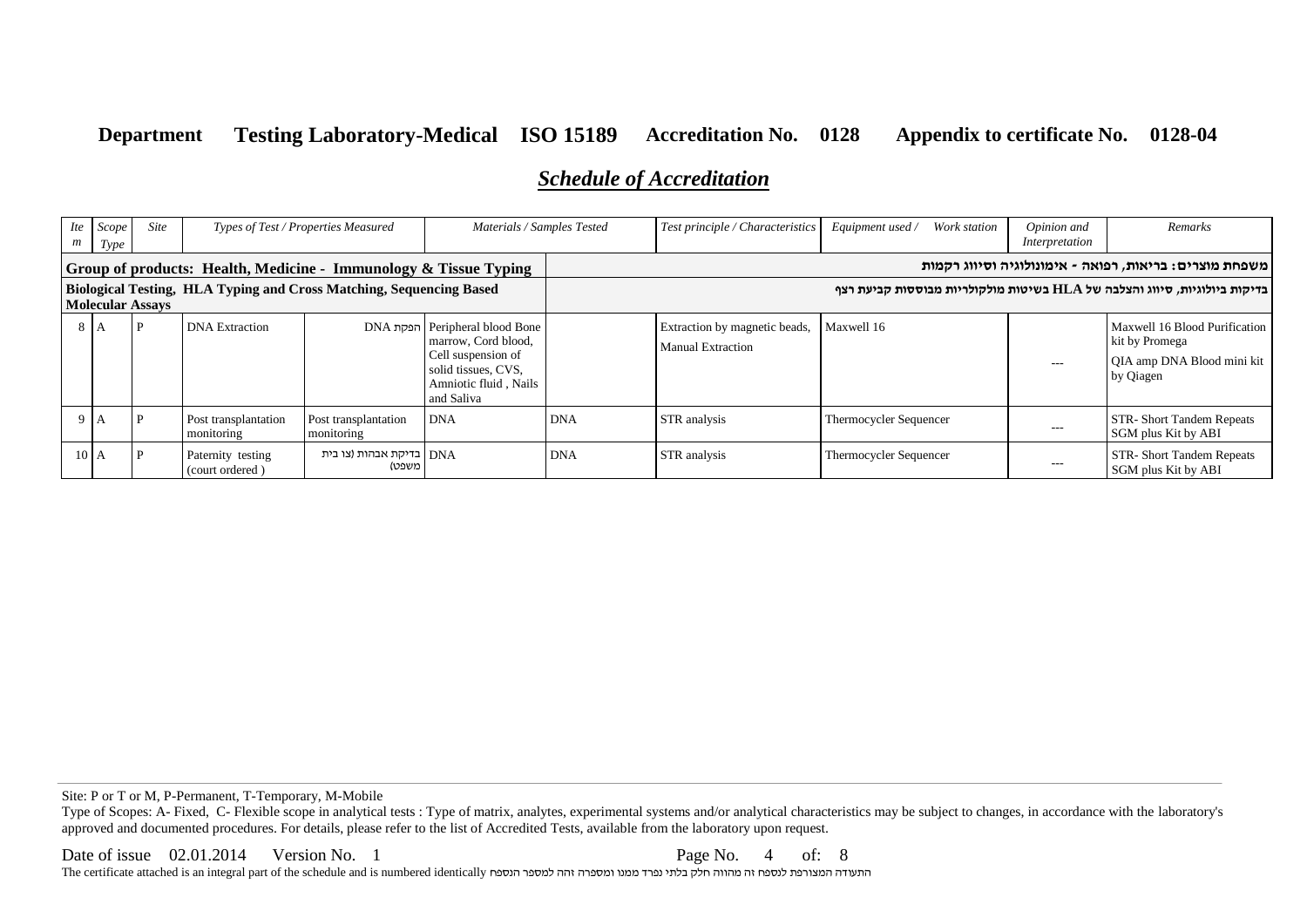# *Schedule of Accreditation*

| <i>Ite</i><br>m | Scope<br>Type   | Site | Types of Test / Properties Measured<br>Materials / Samples Tested                                                                                                                |                                                                                                                                                                                  |            | Test principle / Characteristics | Equipment used / Work station                                                           | Opinion and<br>Interpretation | Remarks |                                                                                                                                                                                                  |
|-----------------|-----------------|------|----------------------------------------------------------------------------------------------------------------------------------------------------------------------------------|----------------------------------------------------------------------------------------------------------------------------------------------------------------------------------|------------|----------------------------------|-----------------------------------------------------------------------------------------|-------------------------------|---------|--------------------------------------------------------------------------------------------------------------------------------------------------------------------------------------------------|
|                 |                 |      |                                                                                                                                                                                  | Group of products: Health, Medicine - Immunology & Tissue Typing                                                                                                                 |            |                                  |                                                                                         |                               |         | משפחת מוצרים: בריאות, רפואה - אימונולוגיה וסיווג רקמות                                                                                                                                           |
| <b>Assays</b>   |                 |      |                                                                                                                                                                                  | Biological Testing, HLA Typing and Cross Matching, PCR-Based Molecular                                                                                                           |            |                                  |                                                                                         |                               |         | בדיקות ביולוגיות, סיווג והצלבה של HLA בשיטות מולקולריות מבוססות PCR                                                                                                                              |
|                 | 11 <sub>A</sub> | P    | $I+II$ :                                                                                                                                                                         | HLA typing for Organ   HLA typing for Organ   DNA<br>Transplantation (Class Transplantation (Class<br>$I+II$ :                                                                   |            | <b>DNA</b>                       | DNA typing (Class $I +$<br>$Class II$ , low and high<br>$SSP + SSOP$<br>resolution      | Thermocycler, Luminex         | $---$   | $SSP = Sequence Specific$<br>Primers<br>$SSOP = Sequence Specific$<br>Oligo Probes<br>1 lambda SSP kits, Unitray Kit<br>by Lifetechologies, Olerup ssp<br>Kit, SSO Kit by Immucor<br>(Lifecodes) |
| 12              | l A             | Þ    | <b>HLA</b> Typing for<br>Haematopoietic Stem<br>Cell<br>Transplantation(Class<br>I+II): Recipient,<br>donor-related<br>potential donors.<br>unrelated donor<br>(donor registry), | <b>HLA</b> Typing for<br>Haematopoietic Stem<br>Cell<br>Transplantation(Class<br>I+II): Recipient,<br>donor-related<br>potential donors,<br>unrelated donor<br>(donor registry), | <b>DNA</b> | <b>DNA</b>                       | DNA typing (Class $I + Class II$ )<br>, low and high resolution.<br>$SSP + SSOP$        | Thermocycler, Luminex         | $---$   | 1 lambda SSP kits, Unitray Kit<br>by Lifetechnologies, Olerup<br>ssp Kit, SSO Kit by Immucor<br>(Lifecodes)                                                                                      |
|                 | $13 \text{ A}$  | P    | Class I and/or II HLA<br>typing: Support for<br>Disease Diagnosis,<br>Drug allergy, Disease<br>prognosis,                                                                        | Class I and/or II HLA<br>typing: Support for<br>Disease Diagnosis,<br>Drug allergy, Disease<br>prognosis,                                                                        | <b>DNA</b> | <b>DNA</b>                       | DNA typing (Class $I + Class II$ )<br>, low and high resolution<br>$SSP + SSOP$         | Thermocycler, Luminex         | $---$   | 1 lambda SSP kits, Unitray Kit<br>by Lifetechnologies, Olerup<br>ssp Kit, SSO Kit by Immucor<br>(Lifecodes)                                                                                      |
|                 | $14 \, A$       | P    | HLA typing for<br>Paternity testing<br>(court ordered)                                                                                                                           | HLA typing for<br>Paternity testing<br>(court ordered)                                                                                                                           | <b>DNA</b> | <b>DNA</b>                       | DNA typing classI+II, low<br>resolution (high resolution if<br>$needed)$ , $SSP + SSOP$ | Thermocycler, Luminex         | $- - -$ | 1 lambda SSP kits, Unitray Kit<br>by Lifetechnologies, Olerup<br>ssp Kit, SSO Kit by Immucor<br>(Lifecodes)                                                                                      |

Site: P or T or M, P-Permanent, T-Temporary, M-Mobile

Type of Scopes: A- Fixed, C- Flexible scope in analytical tests : Type of matrix, analytes, experimental systems and/or analytical characteristics may be subject to changes, in accordance with the laboratory's approved and documented procedures. For details, please refer to the list of Accredited Tests, available from the laboratory upon request.

Date of issue 02.01.2014 Version No. 1 Page No. 5 of: 8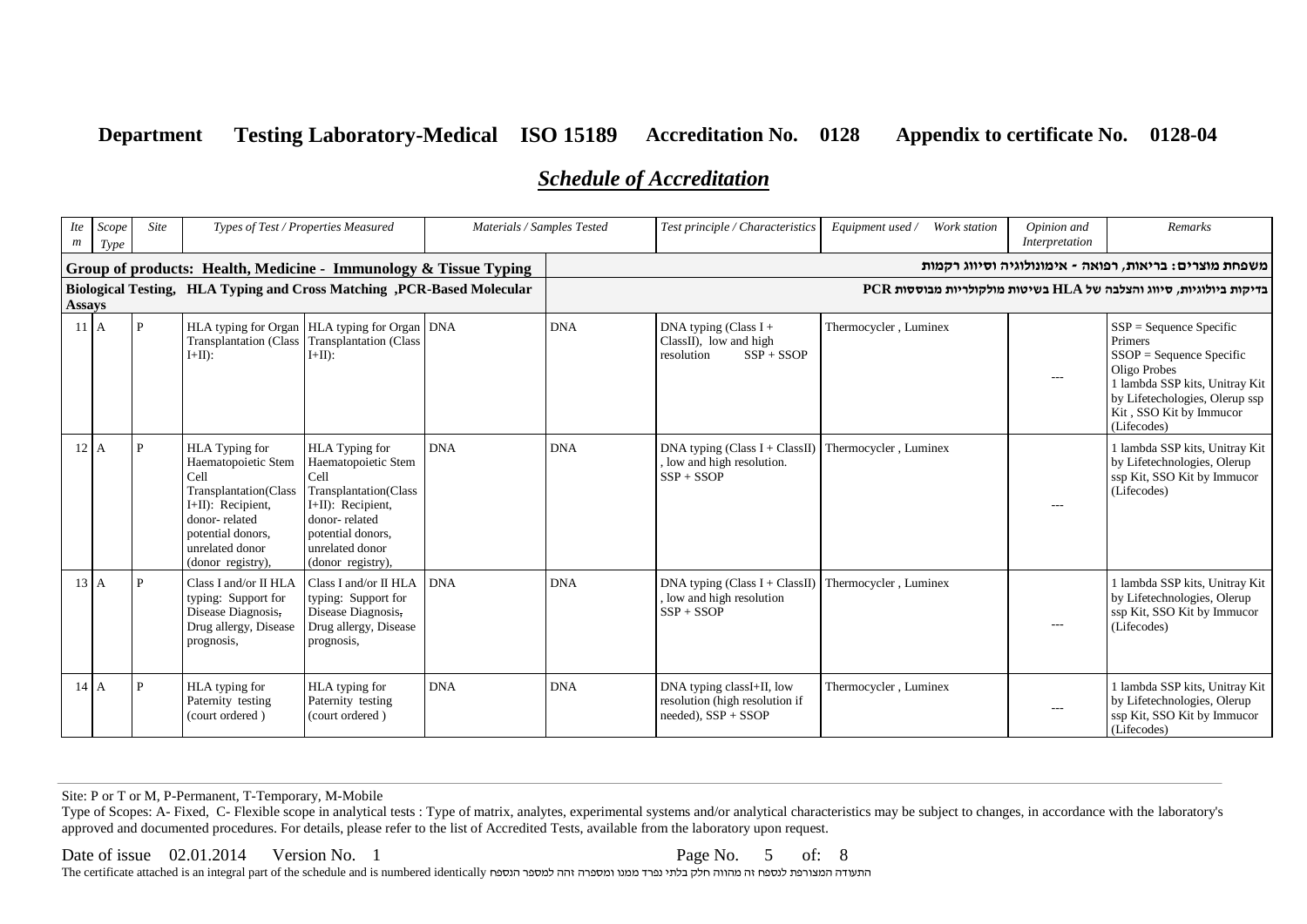# *Schedule of Accreditation*

| Ite                                                                        | Scope<br>Type    | <b>Site</b><br>Materials / Samples Tested<br>Types of Test / Properties Measured |                                                           |                                                                  | $Test principle / Characteristics$ Equipment used / | Work station             | Opinion and<br>Interpretation | Remarks                                                      |       |                                                          |
|----------------------------------------------------------------------------|------------------|----------------------------------------------------------------------------------|-----------------------------------------------------------|------------------------------------------------------------------|-----------------------------------------------------|--------------------------|-------------------------------|--------------------------------------------------------------|-------|----------------------------------------------------------|
| <b>Solution</b> of products: Health, Medicine - Immunology & Tissue Typing |                  |                                                                                  |                                                           |                                                                  |                                                     |                          |                               |                                                              |       | משפחת מוצרים: בריאות, רפואה - אימונולוגיה וסיווג רקמות   |
|                                                                            |                  |                                                                                  | Biological Testing, HLA typing and cross matching by FACS |                                                                  |                                                     |                          |                               |                                                              |       | $\text{FACS}$ - בדיקות ביולוגיות, סיווג והצלבה של HLA ב- |
|                                                                            | $15 \, \text{A}$ |                                                                                  | Cross Match for                                           | Cross Match for<br>Organ Transplantation   Organ Transplantation | Serum, Lymphocytes                                  | סרום, לימפוציטים Flow XM |                               | Becton Dickinson FACS calibur<br>Becton Dickinson FACS canto | $---$ | Flow XM-Flow Cytometry<br>Crossmatch                     |

Site: P or T or M, P-Permanent, T-Temporary, M-Mobile

Type of Scopes: A- Fixed, C- Flexible scope in analytical tests : Type of matrix, analytes, experimental systems and/or analytical characteristics may be subject to changes, in accordance with the laboratory's approved and documented procedures. For details, please refer to the list of Accredited Tests, available from the laboratory upon request.

Date of issue 02.01.2014 Version No. 1 Page No. 6 of: 8 The certificate attached is an integral part of the schedule and is numbered identically הנספח למספר זהה ומספרה ממנו נפרד בלתי חלק מהווה זה לנספח המצורפת התעודה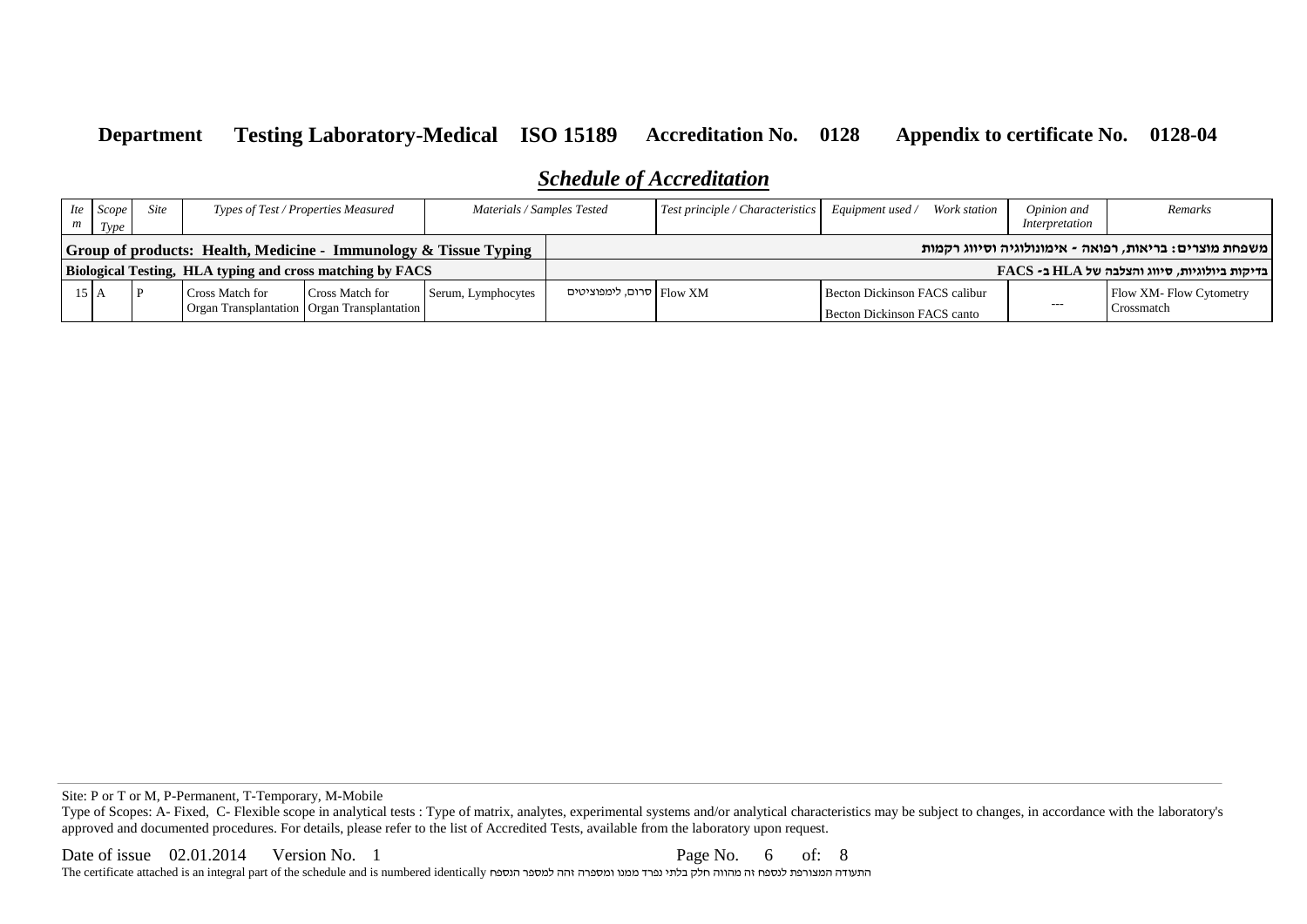# *Schedule of Accreditation*

| <b>Ite</b><br>$\boldsymbol{m}$                                   | Scope<br>Type | Site         | Materials / Samples Tested<br>Types of Test / Properties Measured |                                                                    |       | Test principle / Characteristics | Equipment used / Work station | Opinion and<br>Interpretation | Remarks        |                                                                                   |
|------------------------------------------------------------------|---------------|--------------|-------------------------------------------------------------------|--------------------------------------------------------------------|-------|----------------------------------|-------------------------------|-------------------------------|----------------|-----------------------------------------------------------------------------------|
| Group of products: Health, Medicine - Immunology & Tissue Typing |               |              |                                                                   |                                                                    |       |                                  |                               |                               |                | משפחת מוצרים: בריאות, רפואה - אימונולוגיה וסיווג רקמות                            |
|                                                                  |               |              |                                                                   | <b>Biological Testing, Autoimmune Disease, Manual Immunoassays</b> |       |                                  |                               |                               |                | בדיקות ביולוגיות, מחלות אוטואימוניות בשיטות אימונוכימיות ידניות                   |
| 16A                                                              |               | $\mathbf{P}$ | Anti Epithelial Ab                                                | Anti Epithelial Ab                                                 | Serum | IFA סרום                         |                               | <b>Fluorescent Microscope</b> | $\overline{a}$ | IFA= Indirect<br>Immunofluorescence<br>Kit<br>by INOVA                            |
| 17 <sup>h</sup> A                                                |               | P            | ANA (Anti-Nuclear<br>Ab)                                          | ANA (Anti-Nuclear<br>Ab)                                           | Serum | סרום                             | <b>IFA</b>                    | <b>Fluorescent Microscope</b> | $- - -$        | Kit by ALPHADIA                                                                   |
| $18$ A                                                           |               | P            | APCA (Anti parietal<br>Cell Ab)                                   | APCA (Anti parietal<br>Cell Ab)                                    | Serum | סרום                             | <b>IFA</b>                    | <b>Fluorescent Microscope</b> | ---            | AMA, ASMA, APCA,<br>are done on the same slide Kit<br>by Kallestad                |
| 19 <sup>7</sup> A                                                |               | P            | AMA (Anti<br>Mitochondrial Ab)                                    | AMA (Anti<br>Mitochondrial Ab)                                     | Serum | סרום                             | <b>IFA</b>                    | <b>Fluorescent Microscope</b> | $---$          | AMA, ASMA, APCA, are done<br>on the same slide<br>Kit by Kallestad                |
| $20 \, \text{A}$                                                 |               | P.           | ASMA (Anti Smooth<br>Muscle Ab)                                   | ASMA (Anti Smooth<br>Muscle Ab)                                    | Serum | סרום                             | <b>IFA</b>                    | <b>Fluorescent Microscope</b> | ---            | AMA, ASMA, APCA,<br>are done on the same slide Kit<br>by Kallestad                |
| $21$ A                                                           |               | P            | EMA (Anti<br>Endomysial Ab)                                       | EMA (Anti<br>Endomysial Ab)                                        | Serum | סרום                             | <b>IFA</b>                    | <b>Fluorescent Microscope</b> | $\overline{a}$ | Slide by INOVA                                                                    |
| $22 \, \text{A}$                                                 |               | P            | GBM (Anti<br>Glomerular Basement<br>Membrane Ab)                  | GBM (Anti<br>Glomerular Basement<br>Membrane Ab)                   | Serum | סרום                             | <b>IFA</b>                    | <b>Fluorescent Microscope</b> | $\overline{a}$ | Slide by INOVA                                                                    |
| $23 \text{ A}$                                                   |               | P            | ANCA (Anti-<br>Neutrophil<br>Cytoplasmic Ab)                      | ANCA (Anti-<br>Neutrophil<br>Cytoplasmic Ab)                       | Serum | סרום                             | <b>IFA</b>                    | <b>Fluorescent Microscope</b> | $\sim$         | Screening for p-ANCA<br>or c-ANCA<br>Kit by INOVA                                 |
| $24$ A                                                           |               | P            | MPO (Anti<br>Myeloperoxidase Ab)                                  | MPO (Anti<br>Myeloperoxidase Ab)                                   | Serum | סרום                             | <b>ELISA</b>                  | Elisa Reader                  | $\overline{a}$ | Ab=Antibodies<br>ELISA=Enzyme - Linked<br>Immuno Sorbent Assay<br>Kit<br>by INOVA |
| $25 \, \text{A}$                                                 |               | P            | PR-3 (Anti Serine<br>Protease 3 Ab)                               | PR-3 (Anti Serine<br>Protease 3 Ab)                                | Serum | סרום                             | <b>ELISA</b>                  | Elisa Reader                  | н.             | Kit by INOVA                                                                      |

Site: P or T or M, P-Permanent, T-Temporary, M-Mobile

Type of Scopes: A- Fixed, C- Flexible scope in analytical tests : Type of matrix, analytes, experimental systems and/or analytical characteristics may be subject to changes, in accordance with the laboratory's approved and documented procedures. For details, please refer to the list of Accredited Tests, available from the laboratory upon request.

#### Date of issue 02.01.2014 Version No. 1 Page No. 7 of: 8